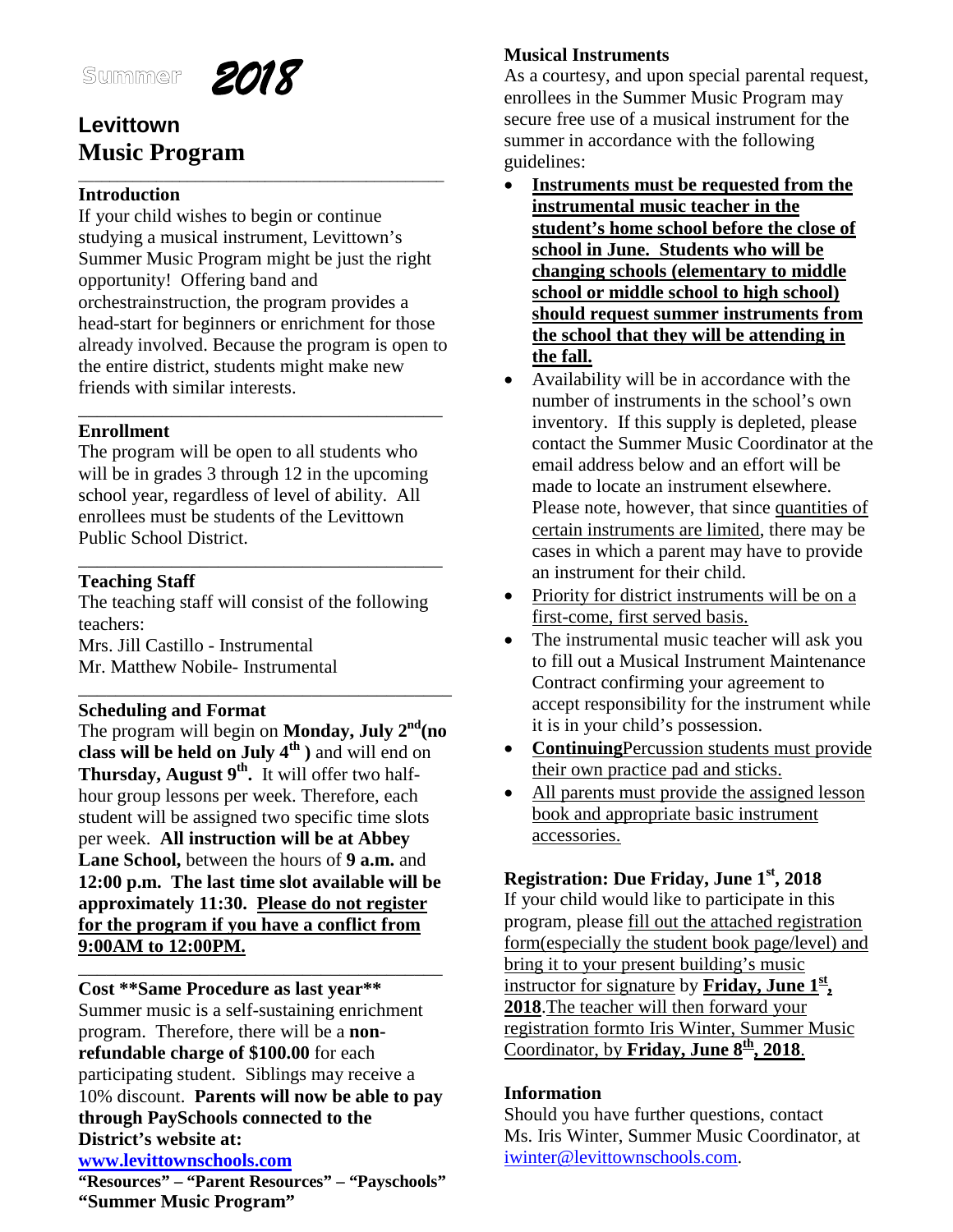## **Levittown Public Schools Summer Instrumental Music Program**

## **Registration Form – Return to School Music Teacher by Friday, June 1st**

*Please be sure to fill out ALL information. This will assist in placing your child in the correct instrumental groups.*

| <b>STUDENT INFORMATION</b> |  |
|----------------------------|--|
|----------------------------|--|

| Student's Name                                                    |                     | School (2018-2019)                                                                                                      |
|-------------------------------------------------------------------|---------------------|-------------------------------------------------------------------------------------------------------------------------|
| Address<br>City                                                   | Zip<br><b>State</b> | Grade(2018-2019)<br>$\Box$ 6<br>__ 9<br> 3<br>$\square$ 10<br>l 17<br>$\Box$ 4<br>$\Box$ 11<br>  18<br>-15<br>$\Box$ 12 |
| **Sibling in same program: $\Box$ yes $\Box$ noName of Sibling(s) |                     |                                                                                                                         |

**Tentative Schedule** *Subject to change, based on enrollment* 

**All Beginner Students** will be scheduled for two, half hour time slots,ranging from **9:00-10:30AM** either Mon/Wed or Tues/Thurs **All Int./Advanced Students** will be scheduled for two, half hour time slots,ranging from **10:00–11:15AM** either Mon/Wed or Tues/Thurs

> *Example: Violin Beginner Student, Robyn Rosin, will meet Mondays and Wednesdays from 9:00AM-9:30AM* **PLEASE PLAN SUMMER ACTIVITIES ACCORDINGLY**

#### **INSTRUMENT SELECTION**

| $\Box$ Violin $\Box$ Flute $\Box$ Alto Sax<br>$\Box$ Trumpet            | Level of Ability On Instrument (For School Teacher Use Only)<br>(Required for all continuinginstrumental music students) |
|-------------------------------------------------------------------------|--------------------------------------------------------------------------------------------------------------------------|
| $\Box$ Viola<br>$\Box$ Oboe $\Box$ Tenor Sax<br>$\blacksquare$ Trombone | Current Method Book                                                                                                      |
| $\Box$ Cello<br>$\Box$ Clarinet $\Box$ Baritone Sax $\Box$ Baritone     | Book Level __________<br>Page Number                                                                                     |
| □ String Bass□ Alto Clarinet □ Bassoon□ Tuba                            | $\Box$ Beginner                                                                                                          |
| $\Box$ Bass Clarinet $\Box$ French Horn $\Box$ Percussion**             | ** Continuing Percussion Only Unless Approved By Teacher                                                                 |

\*\*\*\*\*TEACHER'S SIGNATURE \_\_\_\_\_\_\_\_\_\_\_\_\_\_\_\_\_\_\_\_\_\_\_\_\_\_\_\_ RENTED INSTRUMENT\* \_\_\_\_\_\_\_\_\_\_\_\_\_\_\_\_\_\_\_\_\_\_\_\_\_

| Parent/Guardian's Signature | Date | Home Phone Number | Cell Phone Number              |
|-----------------------------|------|-------------------|--------------------------------|
| <b>Email Address:</b>       |      |                   | Emergency Phone Number & Name: |

□ **I have enclosed a copy of my receipt from PaySchools or a Money Order for \$100 made payable to "Levittown Public Schools".**

□ \***I have secured, with my home or future school teacher, an instrument to use over the summer if needed. Attached Maintenance Contract will be given to my home of future school teacher, not returned with this Registration Form.**

□ \*\***Siblings are \$90, once the first child fee is paid. There is a selection for "sibling" or "second child" on the PaySchools Website.**

**Please return this form to the your child's instrumental teacher**, completed in its entirety, witha copy of your receipt from PaySchools or a **Money Order** made payable to "Levittown Public Schools" by **Friday, June, 1st, 2018**. **Teachers then forward form to no later than Friday, June 8th. Iris Winter / Music Department (iwinter@levittownschools.com) Summer Music Program General Douglas MacArthur HS 3369 Old Jerusalem Road Levittown, NY 11756**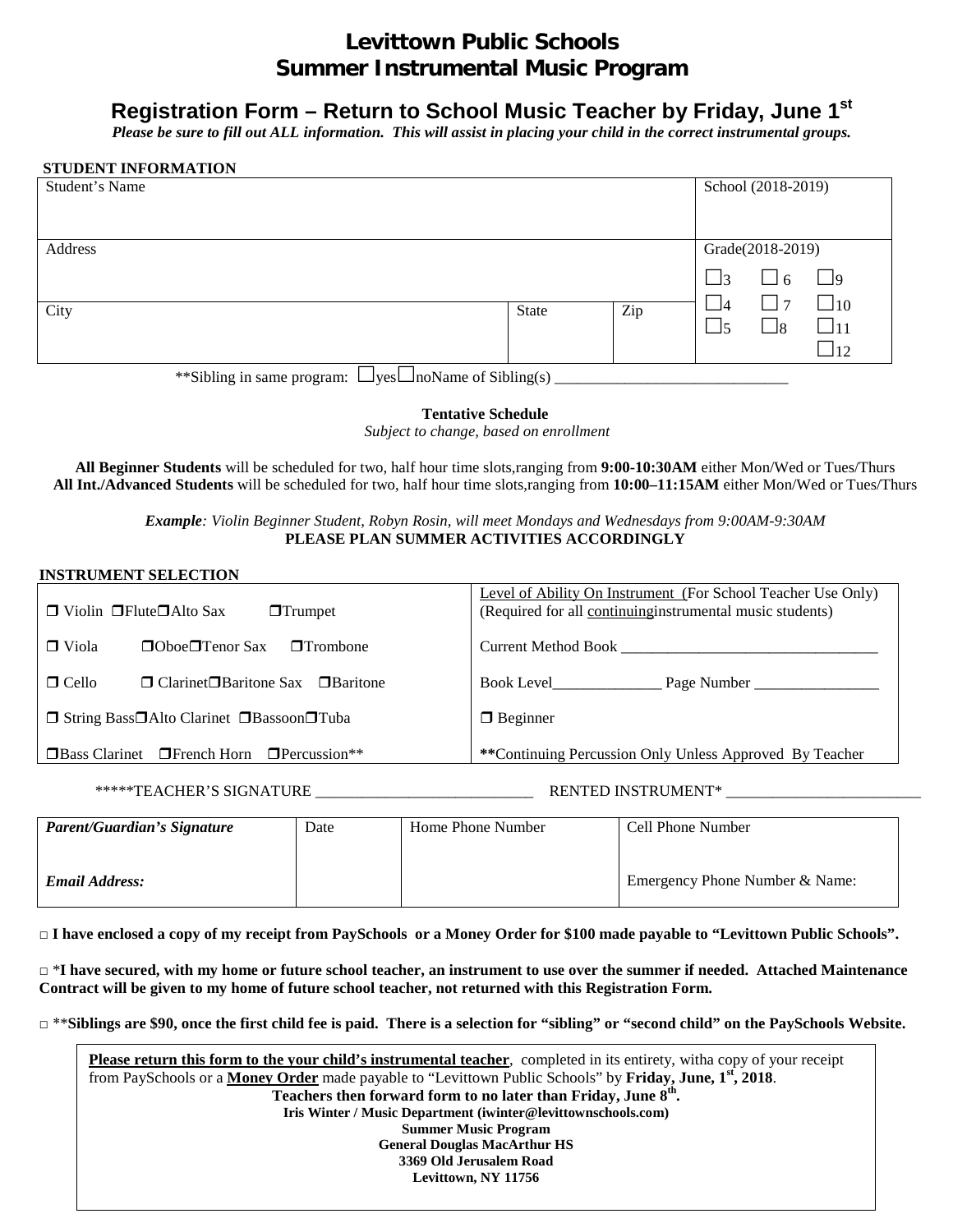#### **LEVITTOWN PUBLIC SCHOOLS SUMMER 2018 MUSICAL INSTRUMENT MAINTENANCE CONTRACT**

\*(See below for instrument pick up if your child is moving to a new school in September)

| <b>Student's Name</b>    | <b>Date</b>             |
|--------------------------|-------------------------|
|                          |                         |
|                          |                         |
| <b>Student's Address</b> | <b>Telephone Number</b> |
|                          |                         |
|                          |                         |
|                          |                         |
|                          | <b>School</b>           |
|                          |                         |
|                          |                         |

| Instrument               | <b>Maintenance Fee</b> | <b>Receipt Number</b> |
|--------------------------|------------------------|-----------------------|
|                          | \$75.00                | N/A                   |
|                          | Fee waived for summer* |                       |
| Make                     | <b>Serial Number</b>   | <b>School Number</b>  |
|                          |                        |                       |
|                          |                        |                       |
| Condition of instrument: |                        |                       |
|                          |                        |                       |
|                          |                        |                       |

I hereby agree to hold myself personally responsible for any damage or loss to this instrument while it is assigned to me.

I agree to hold myself responsible for all instrument accessories issued to me, and will replace them if they are lost or stolen.

I also understand that any repair expense for which I am responsible will be billed to me directly by the district–approved repair vendor.

| Parent's/Guardian's Signature | Music Instructor's Signature |
|-------------------------------|------------------------------|
|                               |                              |

*Maintenance fees are waived for participants in Levittown's Summer Music Program and in some cases for students who rented instruments from the district during the 2016-2017 school year. Summer instruments are given out based on availability and at the teacher's discretion. Students who obtained instruments from the district for the current school year are not guaranteed instruments for the summer.* 

#### *\*If your child is moving to a new school, please schedule the instrument pick up with that new school. Please see below for emails to set up pick up of your summer instrument.* **Jonas E. Salk: contact music department:**

Ms. Plank (Band Instrument) [: LPlank@levittownschools.com](mailto:LPlank@levittownschools.com) Ms. Pace (BandInstrument) : KPace@levittownschools.com Ms. Sposato (String Instrument) [: ASposato@levittownschools.com](mailto:ASposato@levittownschools.com) **Wisdom Lane: contact music department – pick up will be in the Main Office** Mr. Cornella (String Instrument) [: acornella@levittownschools.com](mailto:acornella@levittownschools.com) Ms. Stevens (Band Instrument) : [L2stevens@levittownschools.com](https://mail.levittownschools.com/owa/redir.aspx?SURL=NZXnnUb7P4ZNvInaZJ4f2mQmMoi8Ia4RuJa__o40rJ8UVCKsg1zSCG0AYQBpAGwAdABvADoATAAyAHMAdABlAHYAZQBuAHMAQABsAGUAdgBpAHQAdABvAHcAbgBzAGMAaABvAG8AbABzAC4AYwBvAG0A&URL=mailto%3aL2stevens%40levittownschools.com) **Division Ave :** Mr. Bastone (BandInstrument) : [MBastone@levittownschools.com](mailto:MBastone@levittownschools.com) Mr. Martufi (StringInstrument) [: MMartufi@levittownschools.com](mailto:MMartufi@levittownschools.com) **General Douglas MacArthur:** Mr. Romano (BandInstrument) : [JRomano@levittownschools.com](mailto:JRomano@levittownschools.com) Ms. Winter (StringInstrument) : IWinter@levittownschools.com